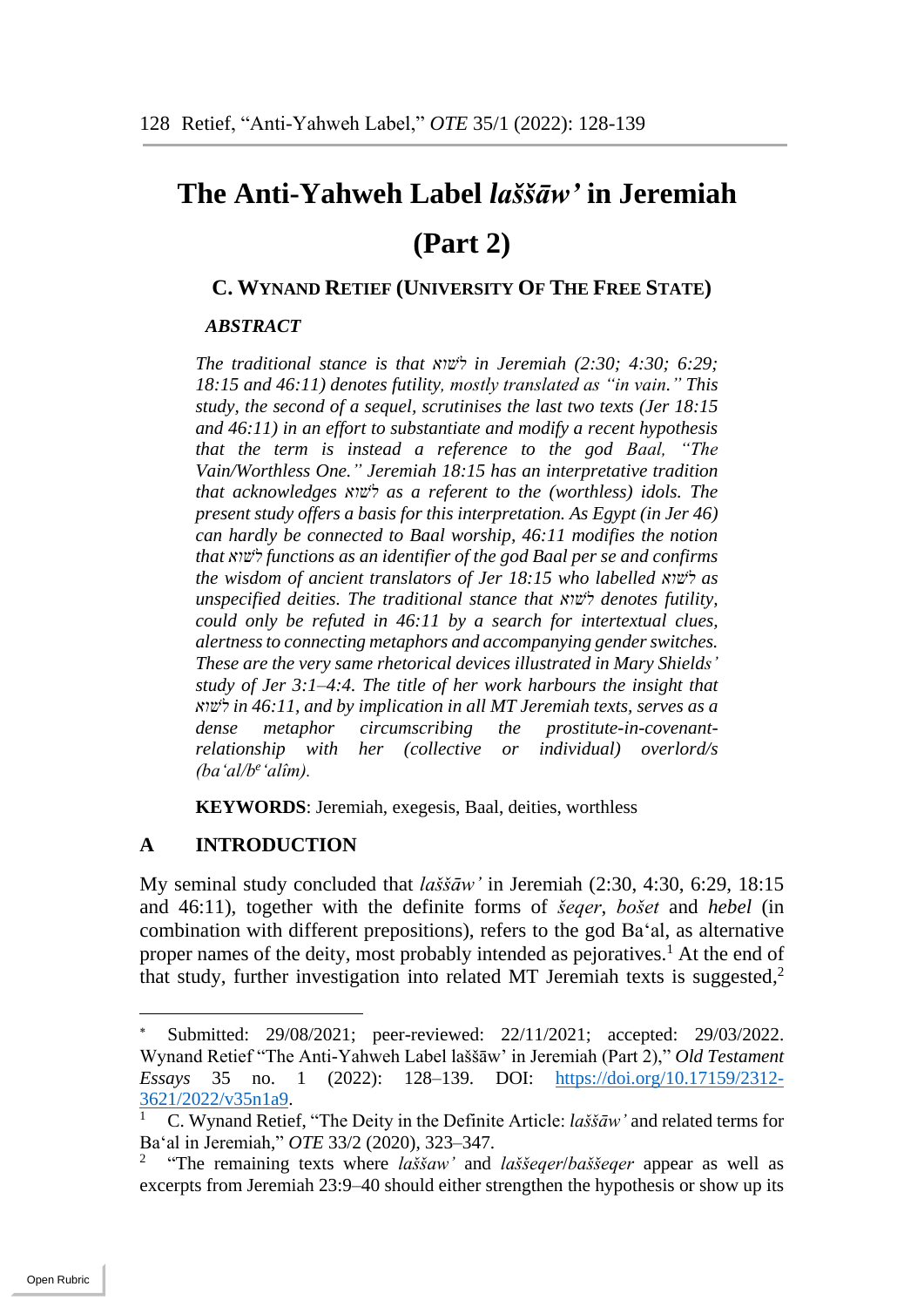which is partly taken up in the present study, published in two parts. This study (part 2) is an effort to support the interpretation of the term *laššaw'* in Jeremiah as "in (covenantal) relation to" or "for the sake of" *The Vain One* (i.e. "The Worthless/Futile One" or "The Deception/Deceptive One"),<sup>3</sup> as a possible reference to Ba'al, over against the traditional popular interpretation "in vain." The texts under discussion are Jer 18:15 and 46:11.4

### **B JER 18:15**

1

Until the beginning of the 20th century, most translations maintained different forms of "in vain"<sup>5</sup> for the Hebrew expression, לֹשֶׁוֹא. However, a second line of interpretation, connecting וא ָּׁשַל to idolatry, is vaguely discernible in Targum Jonathan, "For my people *have forsaken my worship*: they have offered up incense *for what cannot profit,"* 6 that is, if it is assumed that the last clause ( אָּׁל לְהֵנאָה) refers to idolatry or idols. The Luther translation of 1534 appears to be the first explicit example of this second line of interpretation with "*Sie räuchern den* 

problematic side." See C. Wynand Retief, "The Deity in the Definite Article," 343– 344.

<sup>3</sup> Jerry Shepherd, "א ְו ָּׁש *Šāw'*" in volume 4 of *NIDOTTE* (ed. Willem VanGemeren; Grand Rapids: Zondervan, 1997), 53–54 notes that שוא" seems to have two interrelated senses, namely ineffectiveness and falseness, the latter probably being derived from the idea that hopes and expectations prove false when placed in persons and things that are ineffective and therefore untrustworthy… In a few places the term seems to denote ineffectiveness without necessarily implying deceit or falsehood … In most places, however, the idea of falsehood or deceit is present, and perhaps primary." The two senses of the term are expressed in the titles of the articles of respectively Friedrich V. Reiterer, א ְו ָּׁש *Šāw'* worthless." Column 447–460, in volume 14 of *TDOT* (ed. G. Johannes Botterweck, Helmer Ringgren and Heinz-Josef Fabry; Grand Rapids: Eerdmans, 2004) and John F. A. Sawyer, "א ְו ָּׁש šāw' Trug," Column 882–884 in *THAT*, Band II (. Ernst Jenni and Claus Westermann; München: Chr. Kaiser Verlag, 1976). <sup>4</sup> Jer 2:30, 4:30 and 6:29 were discussed in: C. Wynand Retief, "The Anti-Yah-

weh Label *laššāw'* in Jeremiah (PART 1)," *OTE* 34/3 (2021), 935-959.

<sup>5</sup> LXX: εἰς κενὸν ἐθυμίασαν; see Online: [https://www.academic](https://www.academic-bible.com/en/online-bibles/septuagint-lxx/read-the-bible-text)[bible.com/en/online-bibles/septuagint-lxx/read-the-bible-text.](https://www.academic-bible.com/en/online-bibles/septuagint-lxx/read-the-bible-text) Targum Jonathan: אֵרִ שְׁבָּקוּ פּוּלְחָנִי עֲמִי לָא לַהֲנַאֵּה אַסִיקוּ בּוּסְמִין see Targum Jonathan on Jeremiah – Sefaria, Online: [https://www.sefaria.org/ Targum\\_Jonathan\\_on\\_Jeremiah.18.15–16?lang=bi.](https://www.sefaria.org/%20Targum_Jonathan_on_Jeremiah.18.15-16?lang=bi) Targum translation: "For my people have forsaken my worship: they have offered up incense *for what cannot profit."* See Robert Hayward, *The Targum of Jeremiah: Translation with a Critical Introduction, Apparatus and Notes* (The Aramaic Bible 12; Collegeville: The Liturgical Press, 1987), 101. Vulgata: "frustra libantes"; Geneva Bible (1599) – "they... have burnt incense to vanity"; Douay-Rheims 1610 (1749) ‒ "they sacrificed in vain"; KJV (1611) "they have burned incense to vanity"; Statenvertaling 1750 (1637): "*zij roken der ijdelheid*"; Jewish Publication Society Tanakh (1917) ‒ "They offer unto vanity."

<sup>&</sup>lt;sup>6</sup> See Robert Hayward's translation of אֲרֵי שָׁבָקוּ פּוּלְחַנִי עֲמִי לָא לַ<u>הֲנָאָה א</u>ַסִיקוּ בּוּסָמִין En The *Aramaic Bible, volume 12, The Targum of Jeremiah*, 101.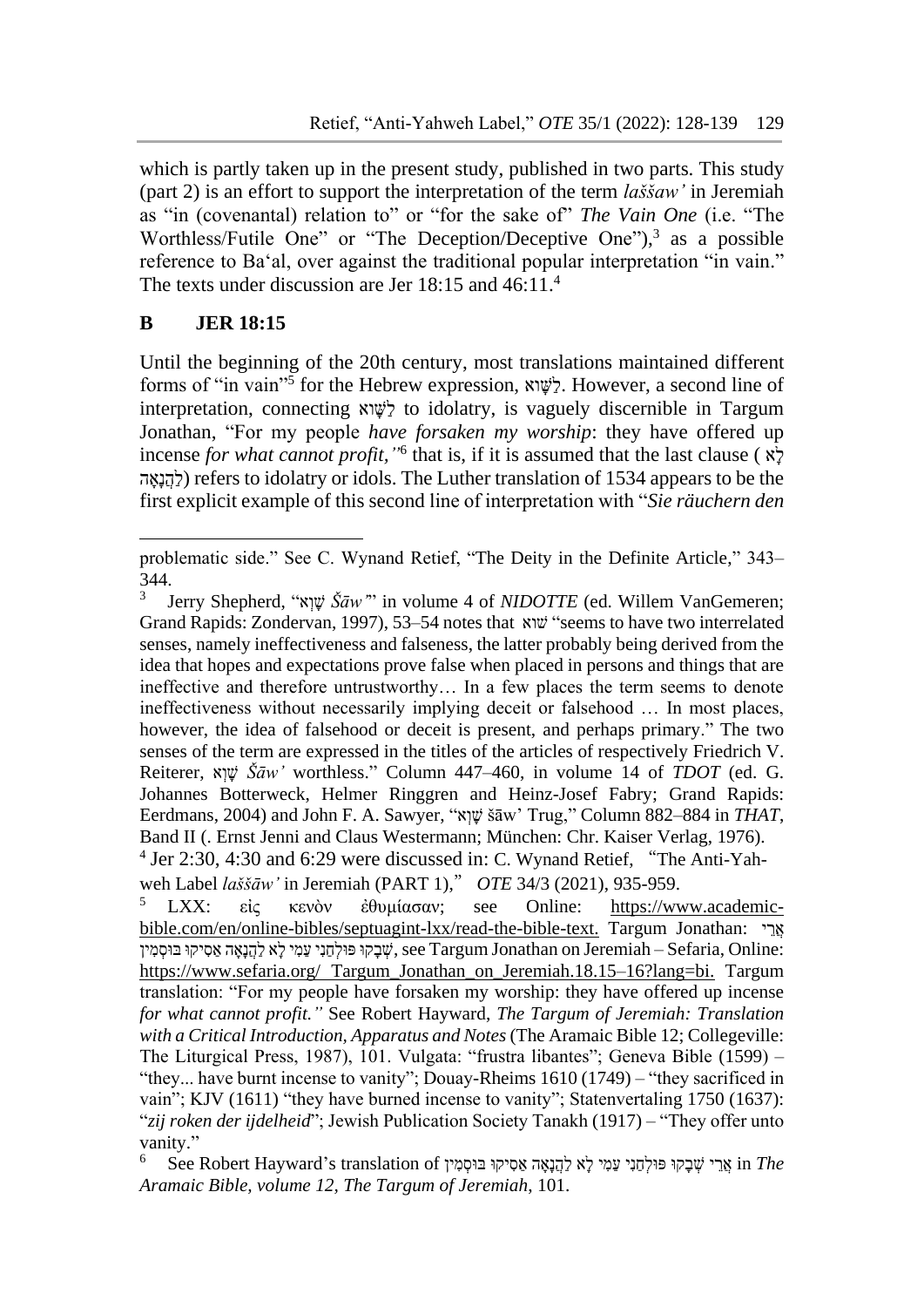*Göttern*" (*own emphasis* – CWR). Since then a number of translations have followed suit. 7 It seems obvious that these translators worked on the premise that the proposition לְשֵׁוֹא in the combination קטר ל־ indicates the object of worship to which the incense offerings are offered, with the implication that  $\mathbb{S}^1$  cannot simply be describing the futility of the religious ceremony. In other words, \*איגא is acknowledged as the object or recipient of sacrifices. The polemic rhetoric of the cultic setting is a clear indication that this object is a deity other than Yahweh; in semantic terms a vain, worthless, idol. Interpreters who connect the idol(s) to Ba'al<sup>8</sup> make this move apparently without realising the rhetorical implications of the grammatical definiteness of the abstract noun  $\bar{s}$ *aw*'.<sup>9</sup> The definite article determining the noun is simply ignored.<sup>10</sup>

#### **1 Conclusion**

The stance of this study that the definiteness of the abstract noun should be recognised especially because of its semantic-rhetorical function, offers an explanatory basis for the well-established tradition that  $\forall \forall \forall$  in Jer 18:15 refers to a deity or deities other than Yahweh, with the probability that it might allude to Baʻal.

<sup>&</sup>lt;u>.</u> <sup>7</sup> Cf. for example, ASV 1901, "For my people have forgotten me, they have burned incense to false [gods]"; Afrikaans (1933) ‒ "*hulle laat rook opgaan vir die nietige afgode*"; Afrikaans (1983) ‒ "*hulle bring reukoffers vir gode wat nie bestaan nie*"; Esv 2001 "they make offerings to false gods"; Herziene Statenvertaling (2010) ‒ "*Zij brengen reukoffers aan nutteloze afgoden*." Modern commentators are generally in agreement with this, for example, John A. Thompson, *The Book of Jeremiah* (NICOT; Grand Rapids: Eerdmans, 1980), 438; Peter C. Craigie, Page H. Kelly and Joel F. Drinkard (jr.), *Jeremiah 1–25* (Word Biblical Commentary 26; Dallas: Word Books, 1991), 249; Jack R. Lundbom, *Jeremiah 1–20: A New Translation with Introduction and Commentary* (Anchor Bible 21A. New York: Doubleday, 1999), 822; William L. Holladay, *A Commentary on the Book of the Prophet Jeremiah: Chapters 1–25* (ed. Paul D. Hanson; Hermeneia; Philadelphia: Fortress Press, 1986), 524. Robert P. Carroll, *Jeremiah: A Commentary* (Old Testament Library. London: SCM Press, 1986), 376 renders "in vain," but (oddly) remarks that this a possible reference to the idols.

<sup>8</sup> For example, Thompson, *Jeremiah,* 438; Holladay, *Jeremiah: Chapters 1–25*, 524. <sup>9</sup> Curiously, Lundbom, with a keen eye for what he calls "a disparaging name for Baʻal," translates Jer 18:15 as "they burn incense in vain," with the note that the reference here would be to the idols. See Lundbom, *Jeremiah 1–20*, 822. Lundbom consistently translates *laššāw'* in all texts in Jeremiah as "in vain."

<sup>&</sup>lt;sup>10</sup> Holladay, *Jeremiah: Chapters 1–25*, 524, labels ואָצּוֹא as a euphemism for Baal, comparable to "'a nothing' (הֶבֶל) in 2:5, 'lie' (שֶׁקֵר) in 5:31 and 13:25, and 'shame' (בֹּשֵׁת) in 3:24 and 11:13." Holladay unwittingly quotes the other nouns that most probably allude to Baal, but erroneously in their indefinite forms. See also the Jewish Publication Society Tanakh of 1985/1999: "They sacrifice to a delusion" - Adele Berlin and Marc Zvi Brettler, eds., *The Jewish Study Bible: Jewish Publication Society* (TANAKH Translation*;* Oxford: University Press, 2004), 964.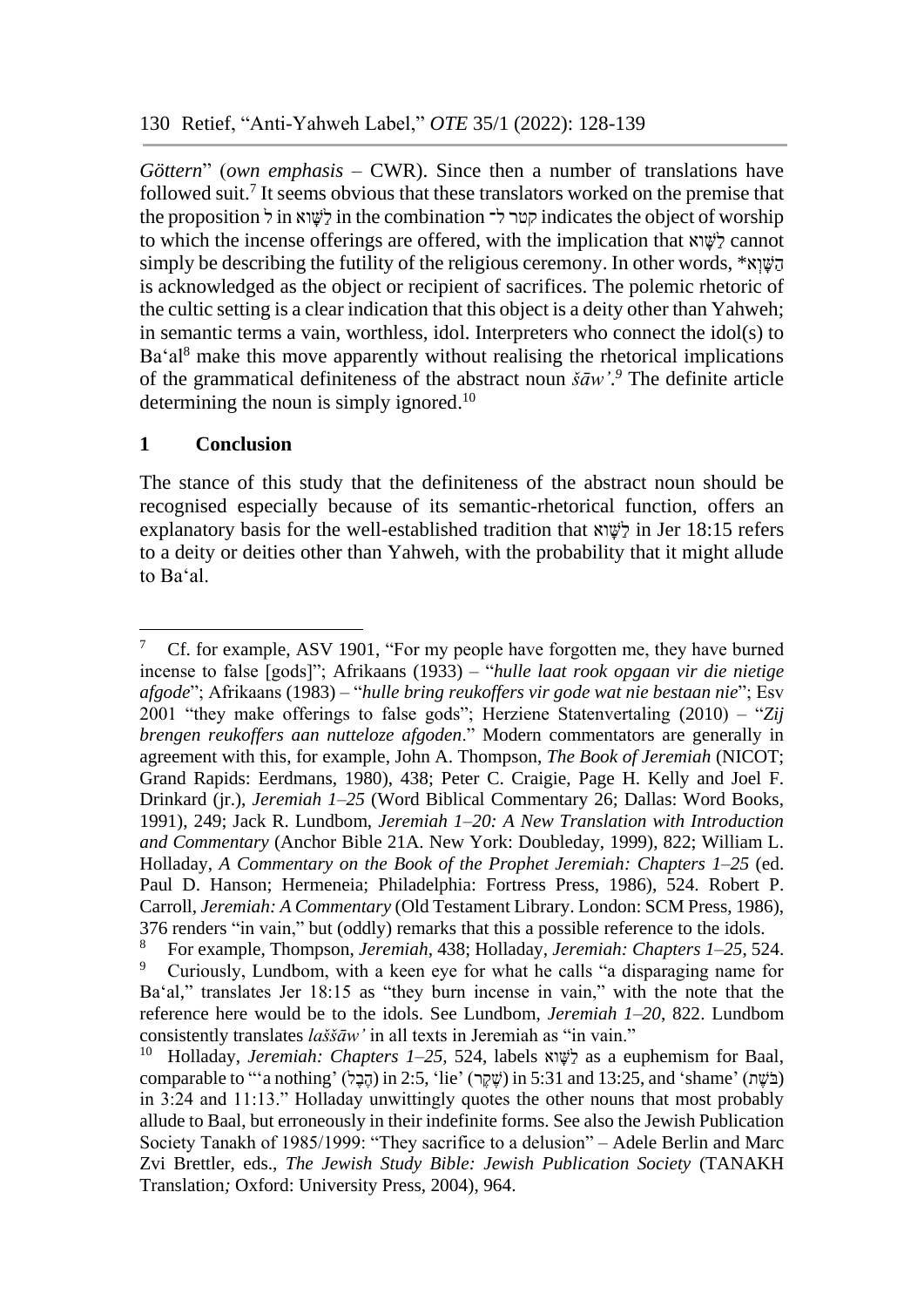#### **C JER 46:11**

1

The subject matter of verse 11, namely an attempt at healing with reference to the balm of Gilead (also 8:22, implicated in 51:8; see also Gen 37:25), is intertextually connected to passages in Jeremiah addressing the plight of Israel (8:11–23, 30:12–17) and Babylon (51:8–9). The "Virgin daughter of Egypt," םִי ַר ְצ ִת־מַבּ תַולּת ְבּ is ordered to "go up," עלי) to) Gilead to get balm. The imperative עלי is foregrounded as the fifth repetition of the specific verb occurring four times in verses 7–9, albeit with different nuances, but probably with the same intention. Verse 11 should therefore be interpreted as part of a poem, $<sup>11</sup>$  designated by</sup> Holladay as "a mocking song (vv.  $3-12$ ) taunting Egypt for its lack of prowess in the battle of Carchemish."<sup>12</sup> The command to בְּתוּלַת בַּת־מִצְרַיִם to "go up," is clearly an ironic depiction of the "rise," which is the fall, of Egypt, in line with other ironic terminology<sup>13</sup> connected to עלה, referring to Egypt: the Nile [as chaos waters?] (vv.  $7-8$ ) and its horses (v. 9).<sup>14</sup> Further elements of mockery could be present in the words following the command for "Virgin Daughter Egypt" to "go up" (to Gilead) for healing balm. Holladay detects this in the first word of the  $\lim_{n \to \infty} \frac{15}{n}$ רְ הַרְבֵּיתי<sup>15</sup> רְפָאֹוֹת תְּעַלָּהְ אֵיִן לַדְּ $\lim_{n \to \infty} \frac{15}{n}$ יִ as "In vain you multiply remedies, new skin none for you." The last element achieving mockery, according to Holladay, is "the emphatic 'in vain' in verse 11 as a judgment on all the efforts of Egypt."<sup>16</sup> Lundbom, also reading וא ג'שָׂא as "in vain," typifies the irony as "*epitrope*," feigned support for an action known to bring harm or to be of no avail.<sup>17</sup> Therefore, אָשׁוא read as "in vain," apparently supports the mocking, ironic, even sarcastic, tone of the passage. The point, however, is that these viewpoints work with the presupposition, fortified by centuries of repetition, that  $x \in \mathcal{Y}$  signifies futility. A new, incisive look at the text is necessary in the effort to prove our proposition that the Masoretic vocalisation

<sup>&</sup>lt;sup>11</sup> According to Lundbom, verses  $3-12$  form an oracle, a group of four poems, of which verses 11–12 is the final one. See Lundbom, *Jeremiah 37–52,* 203. Holladay, *Jeremiah: Chapters 26–52*, 316 is of the opinion that the poetry of verses 3–12 "gives every evidence of unity."

<sup>12</sup> William L. Holladay, *A Commentary on the Book of the Prophet Jeremiah: Chapters 26–52* (ed. Paul D. Hanson; Hermeneia; Minneapolis: Fortress Press, 1989), 317.

<sup>13</sup> Widely noted, see Lundbom, *Jeremiah 37–52,* 203, with reference to Chotzner 1883:14, Rudolph, Weiser.

<sup>14</sup> Holladay, *Jeremiah: Chapters 26–52*, 317–321 notes that ironic questions (vv. 5, 7) are asked; "rivers which are convulsed" suggests underground rivers (Pss 24:2, 74:15); all three verbs in verse 9 are ambiguous and עלו may also mean to retreat. In sum, it is an ironic text.

<sup>&</sup>lt;sup>15</sup> Q<sup>e</sup>rê' of Ketîb הִרְבֵיתי. This is the archaic spelling (compare 2:19, 20, 33). See Holladay, *Jeremiah: Chapters 26–52*, 316.

<sup>16</sup> Holladay, *Jeremiah: Chapters 26–52*, 317.

<sup>17</sup> Lundom, *Jeremiah 37–52,* 203.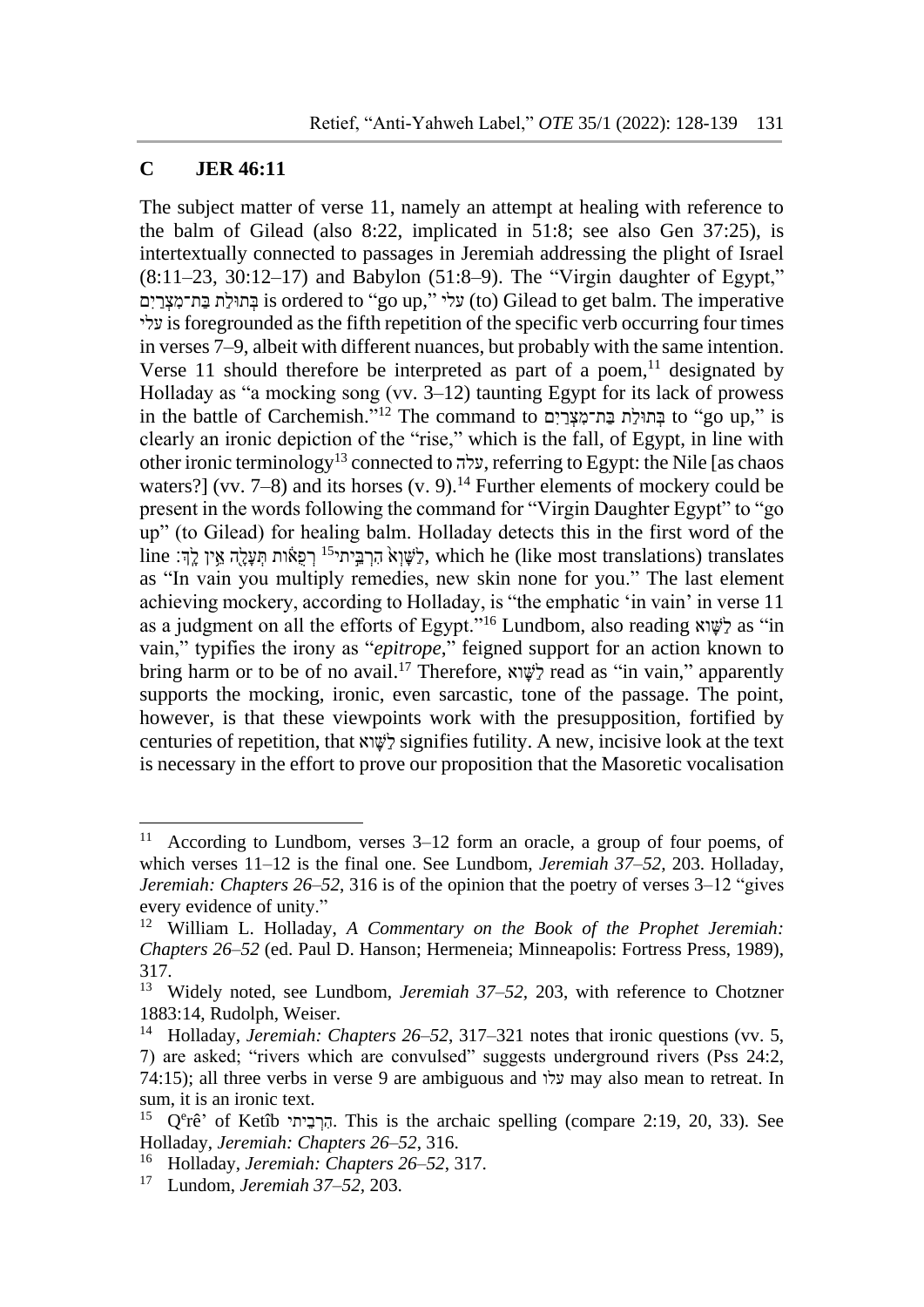of לשוא was intentional as to the referential function of the lexeme *throughout the entire text of MT Jeremiah*.

Let us start with the core phrase in verse 11b: לְשׁוָא הַרְבֵּיִת ּרְפָאוֹת תִּעֲלָהְ אֵין לַדְּ, Lundbom<sup>18</sup> observed that the ta 'ame hammiqra' of Jer 30:13 combines תעלה רפאות, which should preferably be followed in 46:11b (pace BHS) to serve as the subject of the second colon (רפאות תעלה אין לך medicines for scar-healing"). רפאות is accordingly not the object of יהַרְבֵּית. The reading of LXX, T and modern translations, which follows the MT in 46:11, relies on a *ṭaʿămê hammiqrā'*, which is inconsistent with its first occurrence in MT Jeremiah, and therefore questionable. Lundbom's own solution for the perceived first colon clause הרביתי לשוא is to combine the verb with the verbs in the preceding line, translating it with "in vain you keep doing it" (i.e. going up to Gilead to collect balm). This move by Lundbom is unconvincing and, in the light of this study, unnecessary. The fact is that the verb [הרביתי [is not standing alone, as it appears to Lundbom<sup>19</sup>, but does have a qualifier preceding it, namely לשוא. This of course is only visible when the referential value of the lexeme is recognised. הרביתי לשוא would then read, "You have multiplied *(those with) covenantal ties with 'The Worthless One'..."* To make meaning of this, the exegetical tools pertaining to "The Rhetorics of Intertextuality, Metaphor and Gender," as well illustrated by Mary Shields in her study on Jer 3:1–4:4,<sup>20</sup> can prove fruitful.

In the present study, only a few pointers should suffice. The question is: which other texts speak metaphorically in disparate terms about "the multiplication" of ties to god(s), maybe even switching gender within the metaphoric cluster? It seems that "dialogue with the tradition, both absorbing it and transforming it, even transgressing it, [as] a rhetorical strategy"<sup>21</sup> is also true of Jer 46:3–12 in its use of Ezek 16 and its sister passage, Ezek 23, together with the help of other informative background texts.

1. The 'multiplication of (ties with) gods' in terms of רבה *hiphil* + disparaging name of god/s (as object) is evident in Ezek 16. Jerusalem/Judah is accused three times of 'multiplying' her idolatrous prostitution in the phrase, ותּרבִּי את־תּוֹנתה-"you multiply your prostitution" (Ezek 16:25, 26, 29). The verb, as in Jer 26:11a, is in the 2fs form. The object of Jerusalem's harlotry in the central denunciation (v. 26) is (the memory of) the Egyptians:

<sup>18</sup> Jack R. Lundom, *Jeremiah 37–52,* 204.

 $\frac{19}{20}$  Ibid.

<sup>20</sup> Mary E. Shields, *Circumscribing the Prostitute: The Rhetorics of Intertextuality, Metaphor and Gender in Jeremiah 3.1–4.4* (JSOTSup *387*; London: T&T Clark International, 2004).

<sup>21</sup> Shields, *Circumscribing the Prostitute,* 164.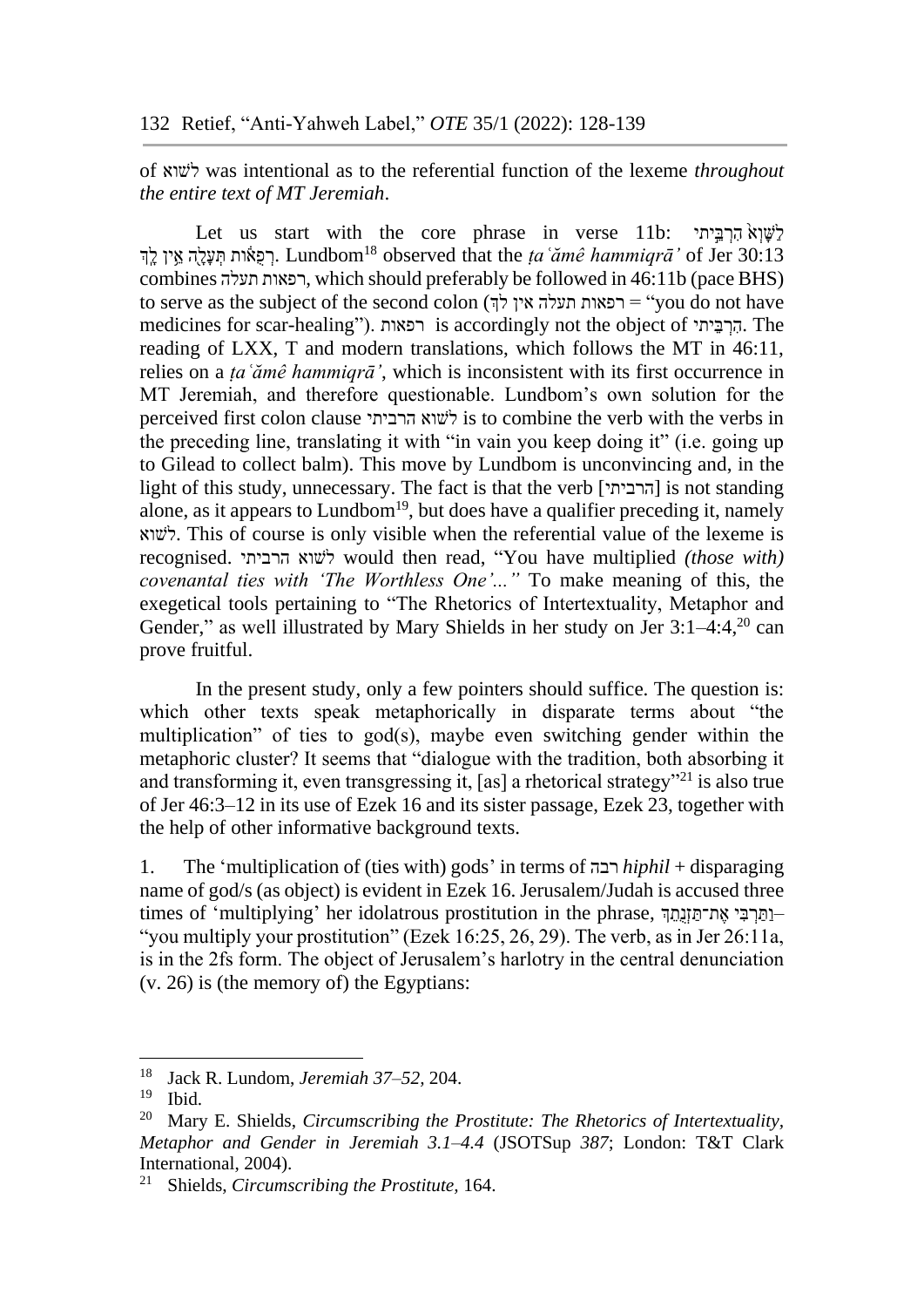וַתִּזְנֵי אֱל־בְּנֵי־מִצְרֵיִם שִׁכְנַיִךְ גִּדְלֵי בַשַּׂר "You prostituted with the (male) Egyptians, the ones that have intercourse with you<sup>22</sup>, with their big penises<sup>23</sup>."

2. At this point, the reference in Ezek 23:19–20 to Egypt with its oversized male organs of lust in equestrian terms<sup>24</sup> is intertextually related to both Ezek 16:26 and the imperatives פרשים עלו and הסוסים עלו in Jer 46:4, 9. This intertextual connection only becomes visible once it is realised that עֲלֵי גִלְעָד in verse 11, interpreted as imperative + object, "Go up to Gilead," determines the interpretation of the syntax of the preceding עלה imperatives.<sup>25</sup> This insight seems to be absent thus far, as is evident from the inconsistency of translations.<sup>26</sup> While a number of translations understand the substantives connected to עלה in verses 4 and 9 to be subjects (vocatives), the consensus is that this is not true of עלי גלעד in verse 11 and that the LXX "went astray in the syntax here, understanding 'Gilead' as a vocative parallel to the vocatives in  $v$  9. $v^{27}$  The logic of this discomfort of all other versions with the LXX, even the Vulgate, is that the (further) order to Virgin Daughter Egypt to fetch balsam, lies in its reference to the renowned balsam of Gilead (Jer 8:22, Gen 37:25). Thus, Gilead indicates the geographical target of עלי and cannot be the addressee (according to LXX). Furthermore, there are multiple texts where the geographical target is indicated without any prepositional indicator or directional *he* after (different forms of)

<sup>&</sup>lt;sup>22</sup> Rather than the traditional "your neighbours," שכניף in a sexual-religious metaphor is "your shrine-dwellers," that is, those taking their presence in your holy space, 'tent' לֶהֹּא. Oholibah, "My tent is in her" (Ezek 23) would be, within the frame of meaning of this text, the name given to Jerusalem from the stance of her male sexual partner, referring to her (holy!) vagina, which is (to be) inhabited (filled!) by his (holy!) lifecreating sexual organ. Whereas, Isa 6:2–3, for example, uses discreet language, maintaining the gravitas of Yahweh's holiness ["his seams (כנפים // שולים (fills the temple, and his כבוד fills the whole earth/land], Ezek  $16$  // 23 unscrupulously and pornographically describes the course sexual overtures – with its intertextual implications in Jer 46.

<sup>&</sup>lt;sup>23</sup> בשר in this context = penis.

 $^{24}\,$  The author of Jer 46 apparently reads נשר־חמורים בשר־חמורים and זרמתם זרמתם as poetic parallelisms, emphasising the same oversized "sexual organ of a horse/donkey."<br>
<sup>25</sup> A systematic study of the same oversized "sexual organ of a horse/donkey." <sup>25</sup> A systematic study of עלה without prepositions to the object should confirm this notion.

<sup>&</sup>lt;sup>26</sup> The imperatives עלו is rendered (therefore conceptualised) in a variety of ways, while (1) both substantives connected to the imperative עלו) הפרשים v 4, and הסוסים v 9) are interpreted as subjects (vocatives), e.g. LXX, Vulgate, Afr53, KJV, RSV, ESV, NIV, NKJV, ASV, HSV 2010, Afr2020, Lundbom, Thompson; (2) the substantive in verse 4 is understood as object and in verse 9 as subject (vocative), e.g. Afr83, NIV NASV, Holladay; (3) הפרשים verse 4 as subject and הסוסים in v 9 as object (Luther 1545, 1984, 2017); (4) both substantives as objects, e.g. NBV 2004.

<sup>27</sup> Holladay, *Isaiah 2 (Chapter 26–52),* 321.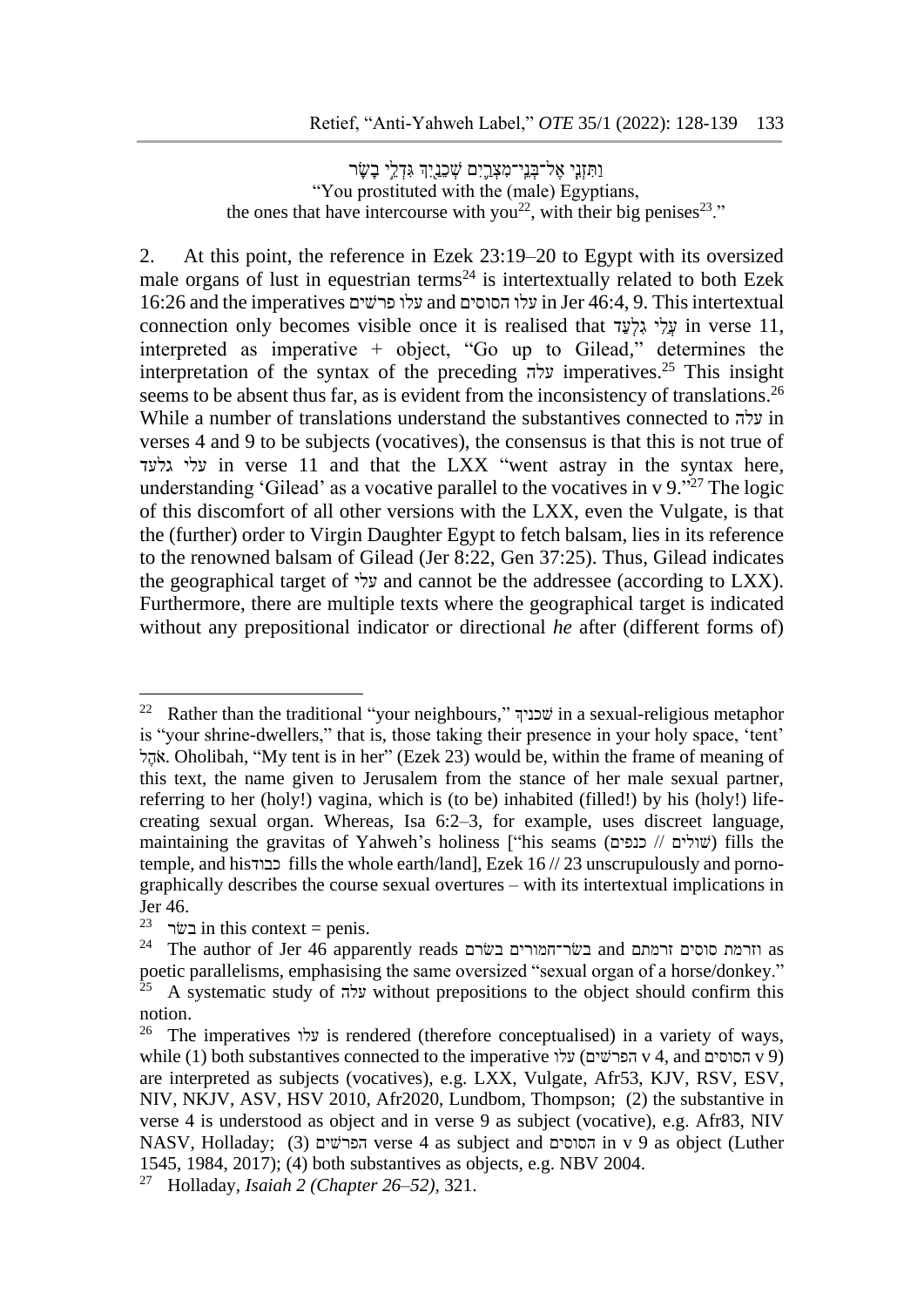.עלה <sup>28</sup> As noted, a study on עלה directly connected to its intended target-object should add additional intertexual support for Gilead as the place where "Virgin Daughter Egypt" is ordered to 'ascend to.'

3. A strategy of rereading in the light of additional texts, either from outside, and/or further on in the text, would ensure that the subject-addressees and targetobjects of verse 11 "Go up (Virgin Daughter Egypt) to Gilead" is consistently read back into verse 4–9. The horses then become the target-object to be mounted. The addressee-subjects ordered to do so, are not mentioned, which is rhetorically significant. <sup>29</sup> The 'red light zone' of Ezek 16/23 is reflected in the six-fold עלה) Jer 46:4–11) that takes the lead in sexual innuendo—in this case, through the metaphorical vehicles of horses-to-be-mounted (vv. 4a, 9) and the Nile-to-mount (vv. 7–8), against the backdrop of a battle (v. 4b), which turns out to be the prophetic day of Yahweh's judgment (v. 10).

In verses 7–8 and finally in verse 11, the picture comes out of the paint. The unidentified military personnel who were ordered to mount war-horses (vv. 4–6, 9) – intertextually, the lustful Egyptian 'horses' with which Jerusalem/Judah/ Oholibah had illicit sexual intercourse – firstly manifest as Egypt, eager that "I will rise up" and "toss myself about,"<sup>30</sup> "cover" the earth, and finally "destroy a city and its inhabitants." Aware of the pornographic allusions from Ezekiel, it takes little effort to identify all these verbs as oblique 'euphemistic' allusions to sex acted out with increasing violent movements and a notion of all-encompassing virility (fertility), ending up in an orgasm of (military) destruction of its object of lust.

After "the massive theological assertion"<sup>31</sup> celebrating Yahweh's eventual military victory with bloody sacrifice (v. 10), a final manifestation of Egypt is called up in the mocking song. The gender changes abruptly from Egypt as the epitome of male sexual overlord and violator to that of a sexually innocent, even ignorant, unmarried בְּת־מִצְרַיִם "Virgin Daughter-of-Egypt." Her role, however, is much more than an agent of healing (as assumed from a first-

<u>.</u>

<sup>28</sup> For example ל ֶית־אֵבּ in Gen 35:1, 3; Judg 1:22, 20:18, 31; יהוה יתֵבּ in 2 Kgs 19:14, 20:5, 8; 23:2, Isa 37:14, 38:22; 2 Chron 29:20, 34:30; בֵּית־אַוֹן ;34:30 in Hos 4:15 בֵּית־אַוֹן  $\frac{1}{2}$  in Hos 4:15 31:6; הָעֵּי ,in Num 13:17, הַפְּסְגָה in Deut 3:27 (subject Moses), הַעֵּי in Josh 8:1, 3 מְרֹּם ;3:8 kgs (לַעֲלֹוֹת הָעֵי) in Judg 4:12; מְרֹיתֲבוֹר ai Judg 4:12 הַר־תֲּבוֹר ;(לַעֲלֹוֹת הָעֵי הַרִּים in 2 Kgs 19:23 = Isa 37:24; הַלְּבָּנוֹן  $\frac{1}{2}$  in Jer 22:20; הַלְמַּה  $\frac{1}{2}$  in  $\frac{1}{2}$  in  $\frac{1}{2}$ 1 Kgs  $22:12 = 2$  Chr  $18:11$ .

<sup>&</sup>lt;sup>29</sup> In the politico-military reading of the text, they may be, by inference, the Egyptian (Thompson, Bright, Lundbom) or even the Babylonian armies (Holladay, Brueggemann). These are, however, assumptions made by association.

<sup>&</sup>lt;sup>30</sup> The verb געש is described as a "process by which humans or objects move up and down or to and fro  $-$  to shake; to toss about." See MARBLE (previously De Blois, Reinier and Enio R. Mueller, eds. *Semantic Dictionary of Biblical Hebrew*.

<sup>31</sup> Walter Brueggemann, *To Pluck up, to Tear down: A Commentary on the Book of Jeremiah 26–52* (ITC Series; Grand Rapids: Eerdmans, 1991), 221.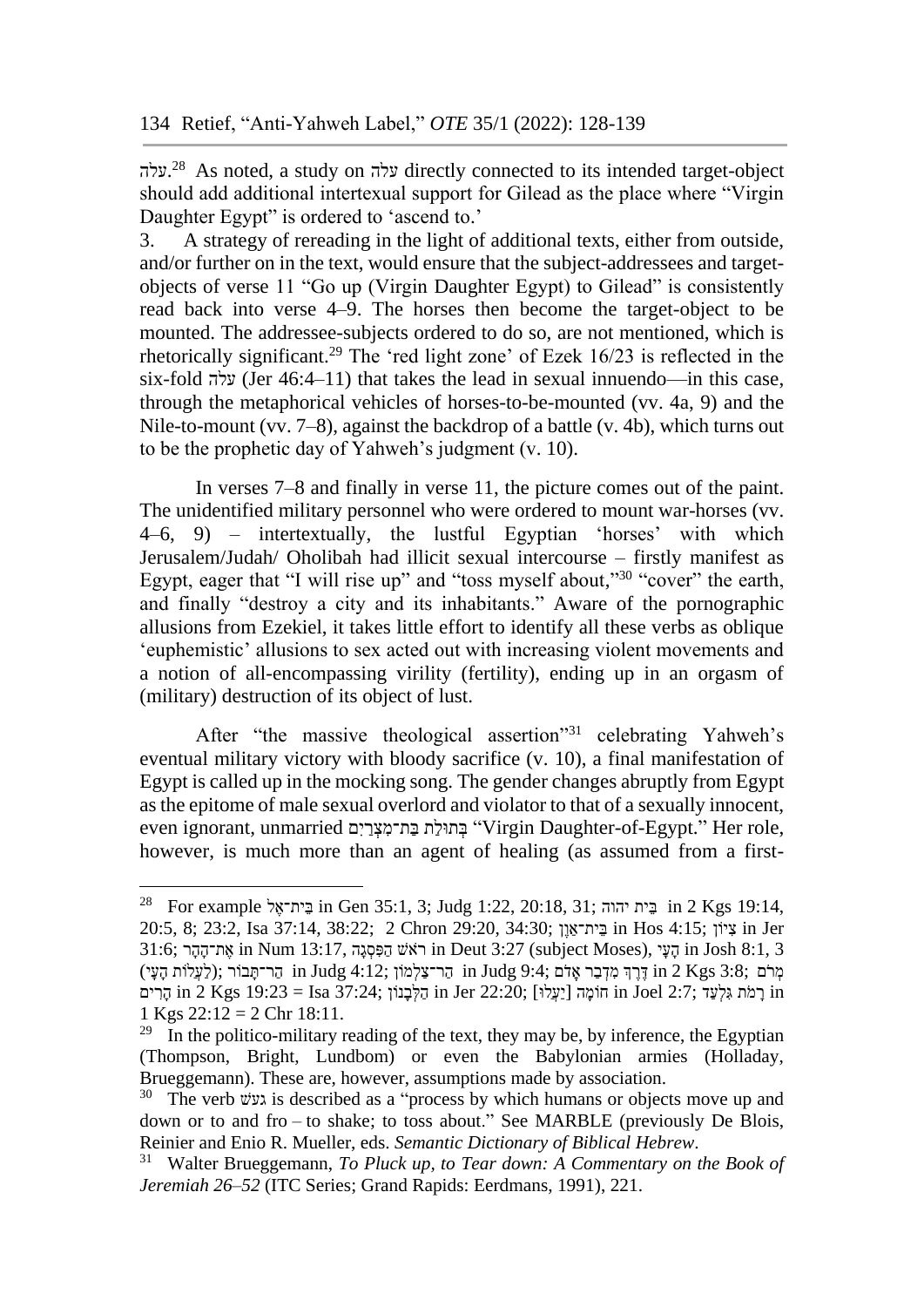impression reading); she is called up to enact the same role as the unidentified 'mountaineers' (vv. 4, 9) and the Egyptian Nile-like sexual pervert (vv. 7–8). She, like them all, is to perform the act of עלה, to 'mount' Gilead—and take its balm. The sexually loaded deeper level of interpretation raises the expectation that צרי may, apart from its literal medicinal meaning, be a reference to an aphrodisiac. Indeed, it seems that Oholiba of Ezek  $16$  – building herself 'a height,' רמה) רמות־גלעד comes to mind!) with the implication to 'go up' and explicitly 'commit abomination' תעב) (vv. 24–25) – is here replaced by "Virgin Daughter-of-Egypt." Her presumably innocent virgin status is apparently an ironic, even sarcastic slant to the 'healing,' a likely form of satire.<sup>32</sup>

4. Gilead and its healing balm gets a deeper metaphorical meaning strengthening the case of Egypt's involvement in 'prostitutional' idolatry once the intertexual links to a number of texts are uncovered. The following additional, side remarks all come together to label Gilead in Jer 46:11 as such.

• Judges 10:8 states that the Israelites who were *beyond the Jordan in the*   $land of the Amorite(s), in Gilead (g)$ בְּאֲמֹרִי אֲשֶׁר בַּגִּלְעָד) were oppressed. Irrespective of how one interprets the relative constructions in this verse, Gilead is directly connected to האמרי as its habitat.

In another side remark, in the retelling of Ahab's violent and murderous take-over of Naboth's vineyard and the subsequent curse on Ahab, 1 Kgs 21:25– 26 identifies the (repugnant) act of idolatry (העב הלך אחרי הגללים) with the .(הָּׁאֱמֹּרִ י) Amorites

> *There was none who sold himself to do what was evil in the sight of the LORD like Ahab, whom Jezebel his wife incited. He acted very abominably in going after idols, as the Amorites had done, whom the LORD cast out before the people of Israel* (ESV).

The specific verb chosen to introduce the behaviour of Ahab who "sold himself מכר) *hitpaʻel*) [to do evil]" should not go unnoticed. The root מכר is intrinsically connected to the traditions pertaining to Gilead.<sup>33</sup>

<sup>&</sup>lt;sup>32</sup> As suggested by Erin Risch Zoutendam, "A Grotesque Attack: Reading Ezekiel 16 as Satire to Address Feminist Critiques," *CTJ* 52/ 1 (April 2017): 63–84.

<sup>&</sup>lt;sup>33</sup> Machir was the father of Gilead – Num 26:29: 27:1; 36:1; 1 Chr 2:21, 23; the sons of Machir went to Gilead and dispossessed the Amorites living there – Num 32:39; Moses gave Gilead to Machir – Num 32:40, Deut 3:15; Joshua gave half of Gilead and other cities to Machir and the Machirites, מכרי – Josh 13:31; Gilead, the son of Machir got [the land of] Gilead "because he was ה ָּׁמָּׁחְל ִמ יש ִא, a man of war" [associated with הֲכֶרְה, aggression? weapons?] – Josh 17:1. Hosea goes into dialogue with this tradition, "absorbing, transforming, even transgressing it (cf. Shields, *Circumscribing the Prostitute*, 164) by labelling Gilead as "a city of evildoers, tracked by blood" גִלְעָּׂד קָרְיַתְ פְּעֲלֵי אָוֵן עַקָבָּה מָדָּם (Hos 6:8).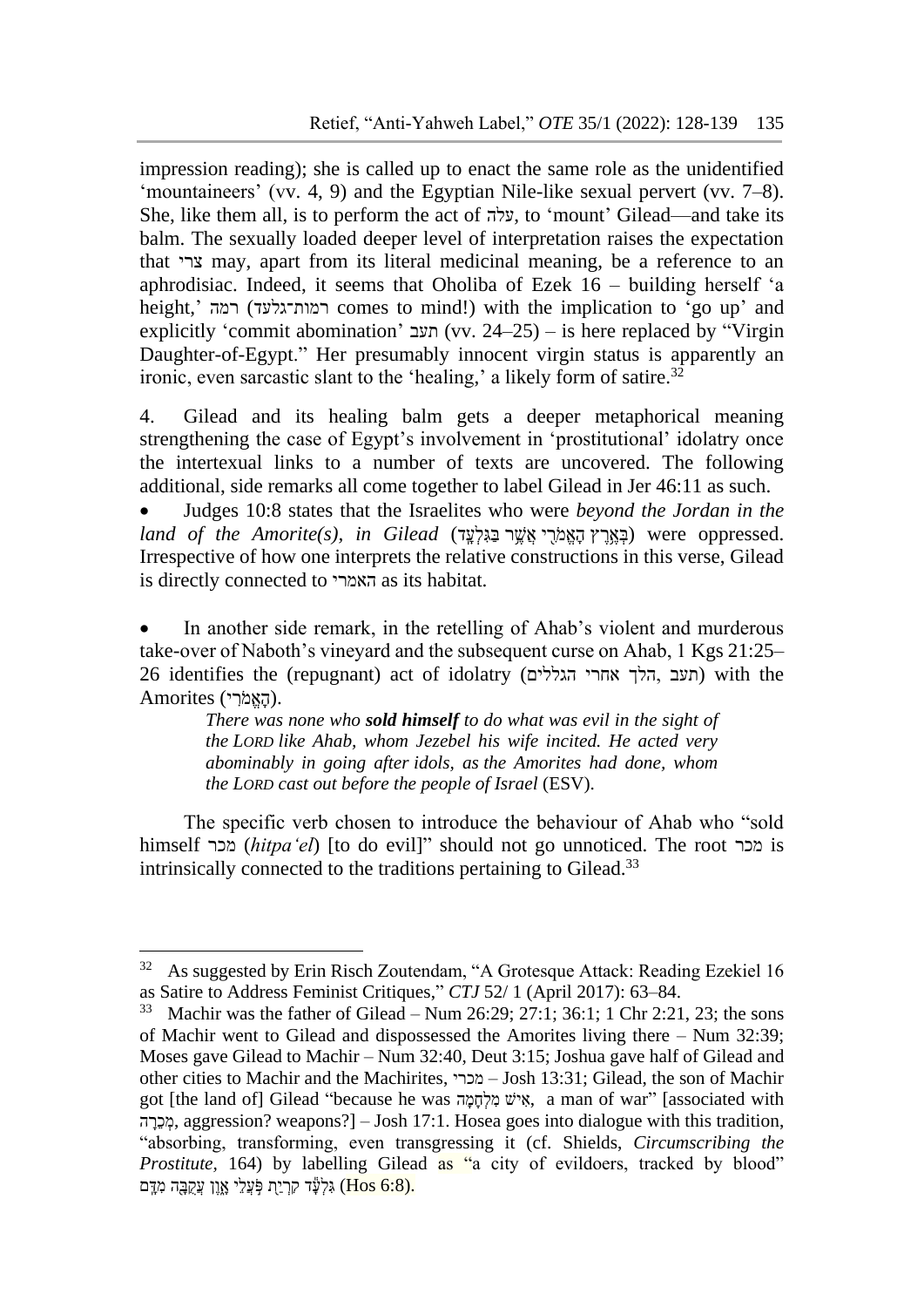• Ezekiel 16 together with chapter 23 is connected to רבה hiphil and עלה in Jer 46:11. A curious remark in Ezek 16:3 states "your father was 'the Amorite' (האמרי) and your mother a Hittite (הְתֵּית), repeated in verse 45 in reverse order in the plural "your (plural) mother was a Hittite (חֲתִּית), and your (plural) father 'an Amorite' (אמרי). John van Seters<sup>34</sup> concludes that this name combination coincides with Assyrian and Babylonian texts before the first millennium BCE, does not correlate with 8th–6th century inhabitants of Palestine, and is therefore probably taken over by Israelite writers as an ideological rather than historical reference to designate, in prophetic perspective, the ancient idolatrous nations which Yahweh expelled from the land of Palestine. According to Van Seters, the terms Amorite and Hittite are used with a pejorative intention. <sup>35</sup> The function of these designations in Ezek 16 is, via the above-mentioned and other texts, <sup>36</sup> the bridge to Gilead as the ideological centre of anti-Yahweh worship by the nations, all eventually expelled or to be expelled by Yahweh. Egypt is part and parcel of these nations. Is Egypt not resolving to 'go up' (in a formidable act of fertility religion 'to cover the whole land') "like the Nile" (vv. 7–8)? With the same intention "Virgin Daughter Egypt" is apparently exhorted to 'go up' to Gilead to take 'balm' (aphrodisiac to enhance her metaphorical prostitution?) (v. 11).

# **1 Conclusion**

A rich tapestry of intertextuality, metaphor and gender switch, in this study triggered and necessitated by the reading of לשוא as "The Worthless One," portrays Egypt's downfall at the hand of Babylon as Yahweh's judgement on those that oppose his lordship and associate themselves with \**haššāw'* as is the case with Israel/Judah/Jerusalem in the preceding texts (Jer 2:30; 4:30; 6:29; 18:15). While it is possible, even obvious, to connect *\*haššāw'* to the Baal (or the Baals) of Judah's worship in the first four לשוא texts, the object of Egypt's worship, on pure historical grounds, makes a direct connection to the god Baal most unlikely. Jeremiah 46:11 is therefore a correction of the notion that לשוא is an identification marker of a specific deity and indirectly confirms the wisdom of ancient translators of Jer 18:15 who labelled לשוא as unspecified deities. <sup>37</sup> This last reference to לשוא in Jer (46:11) is a reminder that לשוא is an oblique and disparaging allusion to the object of (misplaced) worship, adoration, trust in אלהים אחרים – in covenantal terms בעל $/$ בעלים – in opposition and total contrast to Yahweh the Trustworthy One.

<sup>34</sup> John van Seters, "The terms Amorite and Hittite in the Old Testament," *VT* 22/1 (1972), 64–81.

 $rac{35}{36}$  Ibid., 80.

See Josh 24 (especially vv. 14, 15, 18), Jer 5:19–20. Other prophetic oracles against Egypt that speak of Baal or idols (gods) are Isa 19:1, אֱלִילֵי מִצְרַיִם, הָאֱלִילִים בָּאֱלִילִים, and Ezek  $30:13$ , גלילים parallel, גלולים

<sup>37</sup> See footnote 7.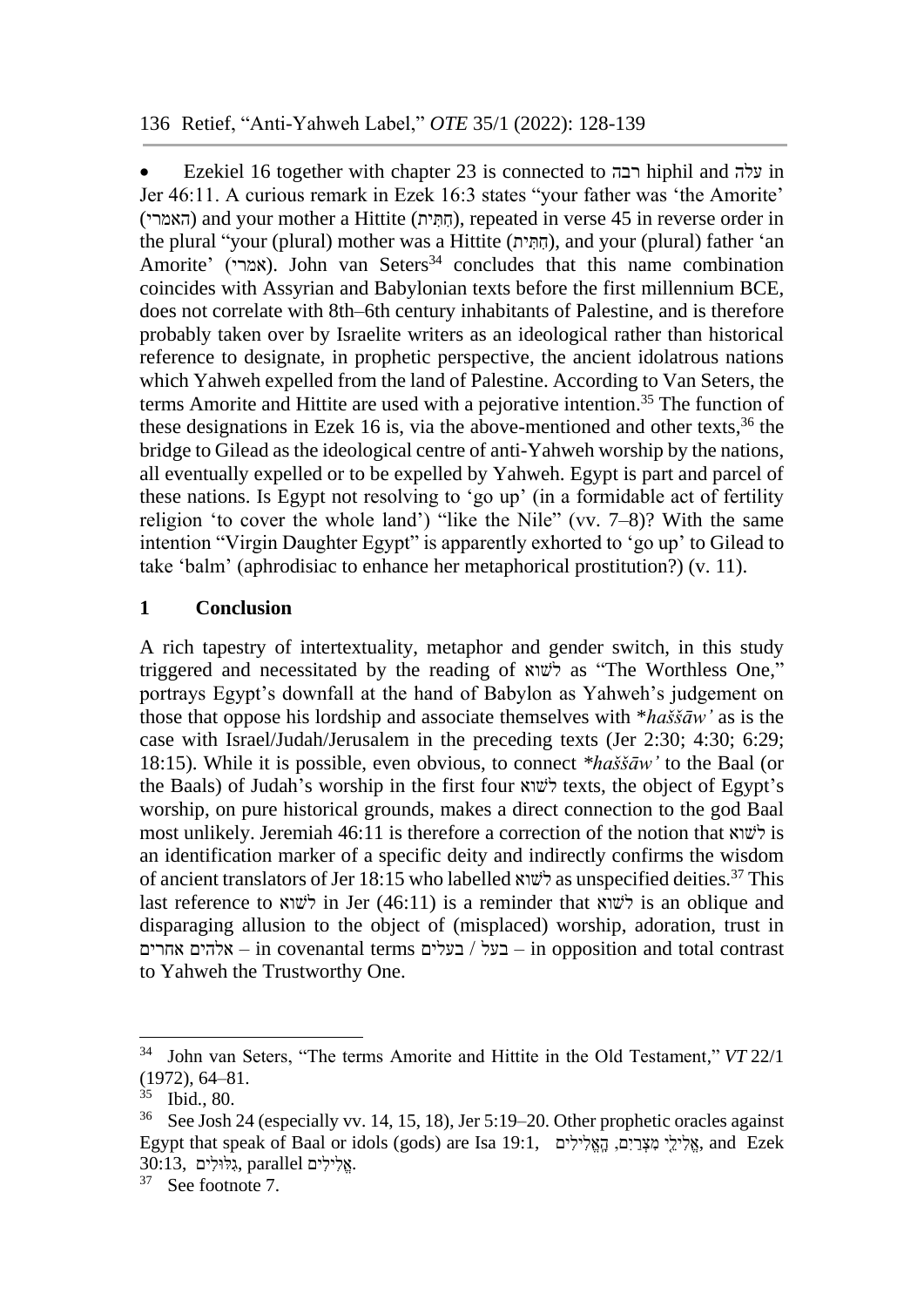The interpretative keys to unlock the theological intent of לשוא are surprisingly the same as those used by Mary Shields in "Circumscribing the Prostitute": a keen eye for multiple intertextual references and allusions, interacting metaphors and gender switches. On a philosophical level, a comparison of the present study with that of Shields<sup>38</sup> nudges the insight that לשוא is, in essence, a dense metaphor circumscribing the prostitute-in-covenantrelationship with her (collective or individual) overlord, *ba'al,* emphasising the dishonourable and disparaging name she allows herself to be subjected to.

# **D FINAL CONCLUSIONS**

1. Jeremiah 18:15 is the only text with an interpretative tradition acknowledging לשוא as referent to the (worthless) idols. Those interpreters who connect the idol(s) to (the)  $Ba'al^{39}$  have made this move apparently without realising the rhetorical implications of the grammatical definiteness of the abstract noun *šāw'*. This study offers an explanatory basis apparently not contemplated yet.

2. While it is possible, even obvious, to connect \**haššāw'* to the Baal (or the Baals) of Judah's worship in the first four לשוא texts (Jer 18:15 as well as 2:30; 4:30 and 6:29) <sup>40</sup>, Egypt (the subject matter of Jer 46) can hardly be connected to Baal worship. Jeremiah 46:11 therefore modifies the notion that לשוא functions as identifier of Baal *per se*. The wisdom of ancient translators of Jer 18:15 who labelled לשוא as unspecified deities<sup>41</sup> is thereby confirmed.

3. The traditional stance that לשוא denotes *futility* in Jer 46:11 could only be refuted by a search for intertexual clues, alertness to connecting metaphors and accompanying gender switches. These are the very same rhetorical devices illustrated in Mary Shields' study of Jer 3:1–4:4.

4. The title of Shields' study, "Circumscribing the Prostitute," succinctly summarising her work, harbours the insight that this final occurrence of לשוא in Jer 46:11 (MT) does not describe, but rather *circumscribes,* the 'Egyptian prostitute' in relation to her (misplaced) object of worship – in covenantal terms her בעלים / בעל. Assuming consistency in the referential value of לשוא throughout MT Jeremiah, the term serves as a dense metaphor circumscribing the prostitutein-covenant-relationship with her (collective or individual) overlord/s (*ba'al/b<sup>e</sup> 'alîm*).

<sup>38</sup> <sup>38</sup> Shields, *Circumscribing the Prostitute.*

<sup>39</sup> For example, Thompson, *Jeremiah,* 438; Holladay, *Jeremiah 1*, 524.

<sup>40</sup> C. Wynand Retief, "The Anti-Yahweh Label *laššāw'* in Jeremiah (PART 1)," *OTE* 34/3 (2021), 935-959.

<sup>41</sup> See footnote 7.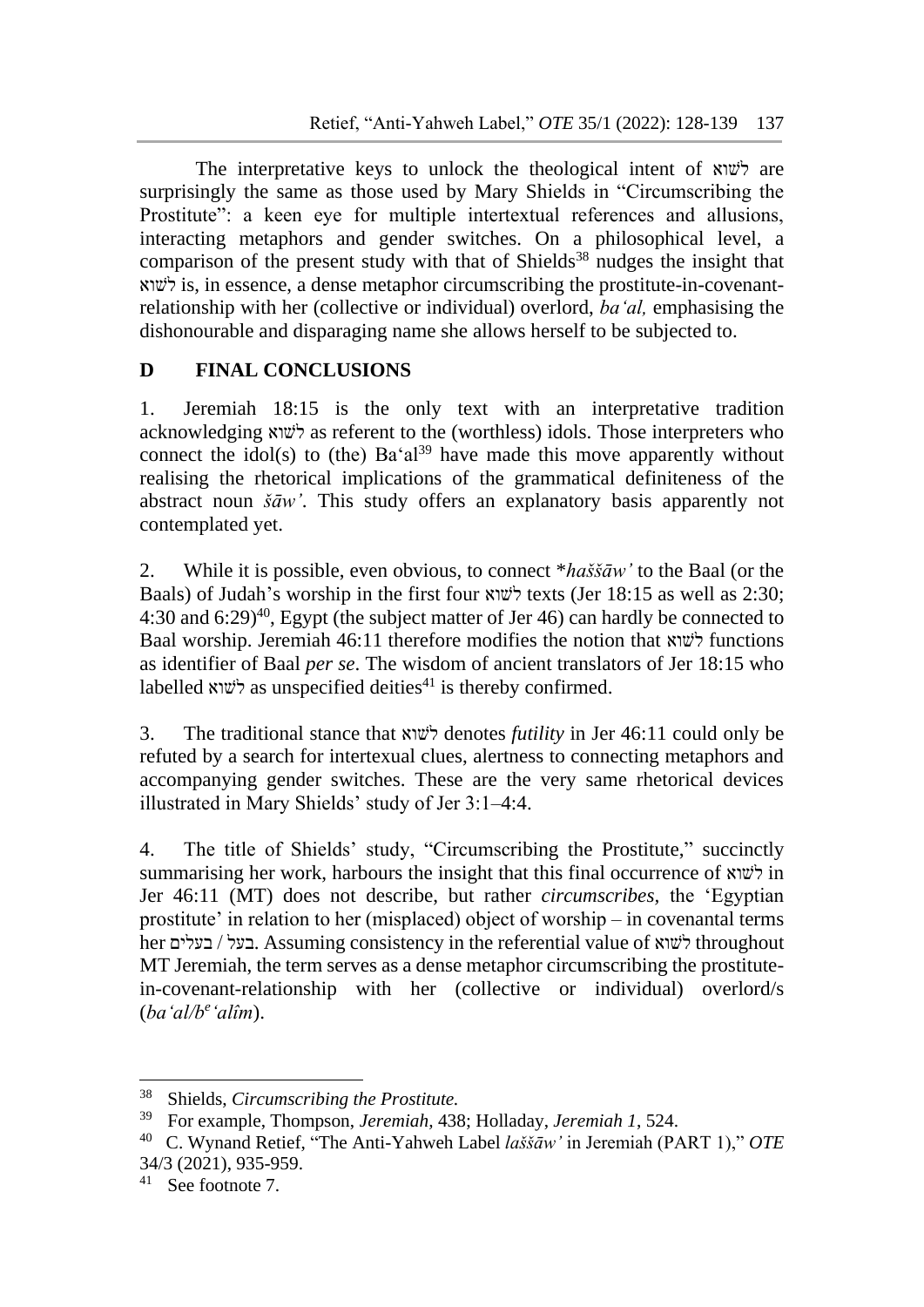#### **E BIBLIOGRAPHY**

- Berlin, Adele and Marc Zvi Brettler, eds. *The Jewish Study Bible*. Jewish Publication Society, TANAKH Translation*.* Oxford: University Press, 2004.
- Bright, John. *Jeremiah: A New Translation with Introduction and Commentary.* Anchor Bible 21. Second Edition, 13th print. Garden City: Doubleday, 1978.
- Brueggemann, Walter. *To Pluck up, to Tear down: A Commentary on the Book of Jeremiah 26–52.* International Theological Commentary Series. Grand Rapids: Eerdmans, 1991.
- Carroll, Robert P. *Jeremiah: A Commentary.* Old Testament Library. London: SCM Press, 1986.
- Craigie, Peter C., Page H. Kelly and Joel F. Drinkard jr. *Jeremiah 1–25.* Word Biblical Commentary 26*.* Dallas: Word Books, 1991.
- De Blois, Reinier and Enio R. Mueller, eds. *Semantic Dictionary of Biblical Hebrew.*  United Bible Societies 2000-2021, lates update 2021–01–13. No Pages. Online: [https://semanticdictionary.org/semdic.php?databaseType=SDBH.](https://semanticdictionary.org/semdic.php?databaseType=SDBH)
- Gesenius, H. W. F. *Gesenius' Hebrew and Chaldee Lexicon to the Old Testament,* 1846. Cited 23 September 2020. Online: [http://www.tyndalearchive.com/TABS/](http://www.tyndalearchive.com/TABS/%20Gesenius%20/index.htm)  [Gesenius /index.htm.](http://www.tyndalearchive.com/TABS/%20Gesenius%20/index.htm)
- Hayward, Robert. *The Targum of Jeremiah: Translation with a Critical Introduction, Apparatus and Notes.* Aramaic Bible 12*.* Collegeville: The Liturgical Press, 1987.
- Holladay, William L. *A Commentary on the Book of the Prophet Jeremiah: Chapters 1–25.* Edited by Paul D. Hanson. Hermeneia. Philadelphia: Fortress Press, 1986. \_\_\_\_\_\_ *A Commentary on the Book of the Prophet Jeremiah: Chapters 26–52.* Edited by Paul D. Hanson. Hermeneia. Minneapolis: Fortress Press, 1989.
- Lundbom, Jack R. *Jeremiah 1–20: A New Translation with Introduction and Commentary.* Anchor Bible 21A. New York: Doubleday, 1999.
- \_\_\_\_. *Jeremiah 21–36: A New Translation with Introduction and Commentary.* Anchor Bible 21B. New York: Doubleday, 2004.
- \_\_\_\_. *Jeremiah 37–52: A New Translation with Introduction and Commentary.* Anchor Bible 21C. New York: Doubleday, 2004.
- Reiterer, Friedrich V. "אָיָא*"*  $\check{S}\bar{a}w'$  Worthless." Column 447–460 in Volume 14 of The *Theological Dictionary of Old Testament*. Edited by G. Johannes Botterweck, Helmer Ringgren and Heinz-Josef Fabry. Translated by Douglas W. Stott. Grand Rapids: Eerdmans, 2004.
- Retief, C. Wynand. "The Deity in the Definite Article: *laššāw'* and related terms for Baʻal in Jeremiah (Part I)" *Old Testament Essays* 33/2 (2020): 323–347.
- \_\_\_\_\_. "The Anti-Yahweh Label *laššāw'* in Jeremiah (PART 1)," *OTE* 34/3 (2021): 935-959.
- Sawyer, John F.A. "א ְו ָּׁש *Šāw' Trug*." Column 882–884 in *THAT, Band II*. Edited by Ernst Jenni and Claus Westermann. München: Chr. Kaiser Verlag, 1976.
- Sefaria Library. "Targum Jonathan on Jeremiah." No Pages. Cited 10 October 2020. Online: [https://www.sefaria.org/Targum\\_Jonathan\\_on\\_Jeremiah?lang=bi.](https://www.sefaria.org/Targum_Jonathan_on_Jeremiah?lang=bi)
- Shepherd, J. "א ְו ָּׁש *Šāw'.*" Pages 53–55 in *New International Dictionary of Old Testament Theology and Exegesis. Volume 4.* Edited by Willem VanGemeren. Grand Rapids: Zondervan, 1997.